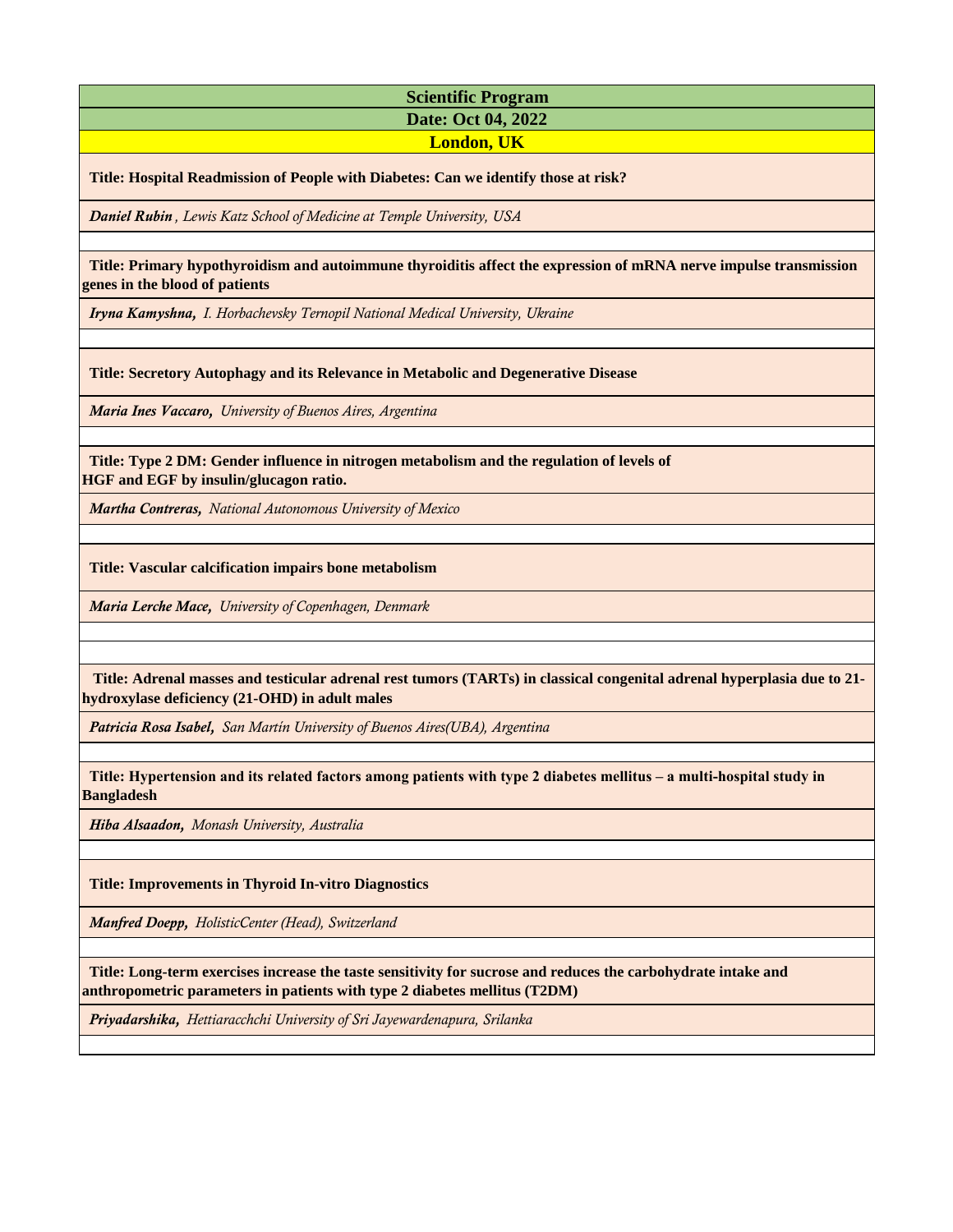**Title: Genetic drivers of ileal neuroendocrine tumors**

 *Chris Harris, University of Rochester Medical Center, USA*

 **Title: Enlarged adipocytes from subcutaneous vs. visceral adipose tissue diferentially contribute to metabolic dysfunction and atherogenic risk of patients with obesity**

 *Juan Antonio Suárez-Cuenca, ISSSTE, National Medical Center "20 de Noviembre", Mexico*

**Title: Adiponectin secretion by primary human adipocytes in patients with and without remission of type 2 diabetes mellitus after bariatric surgery**

 *Juan Ariel Gutiérrez-Buendía, National Medical Center "20 de Noviembre", Mexico*

 **Title: TBA**

 *Alberto Melchor-López, National Medical Center "20 de Noviembre", Mexico*

 **Title: Advancing towards mitochondrial understanding of thyroid disease – the importance of glycolysis**

 *Roy Moncayo, WOMED, Austria*

 **Title: Functional GLP-1R antibodies identified from a synthetic GPCR-focused library demonstrate potent blood glucose control**

 *Aaron Sato, Twist Bioscience, USA*

 **Title: The "adipocite request" to food consumption. Focus on nutritional strategies against obeseity**

 *Michele Giusti, Division of Clinical Nutrition, Bolzano Central Hospital, Italy*

 **Title: Male pseudohermaphrodite with persistent mullerian duct: A radiologist's and patient's dilemma alike**

 *Arshpreet Kaur, Government Medical College and Hospital Sector 32, India*

 **Title: Systematic Review: Puberty suppression with GnRH analogues in adolescents with gender incongruity**

 *Carol Amaral Tavares Daltro, Hospital Israelita Albert Einstein, Brazil*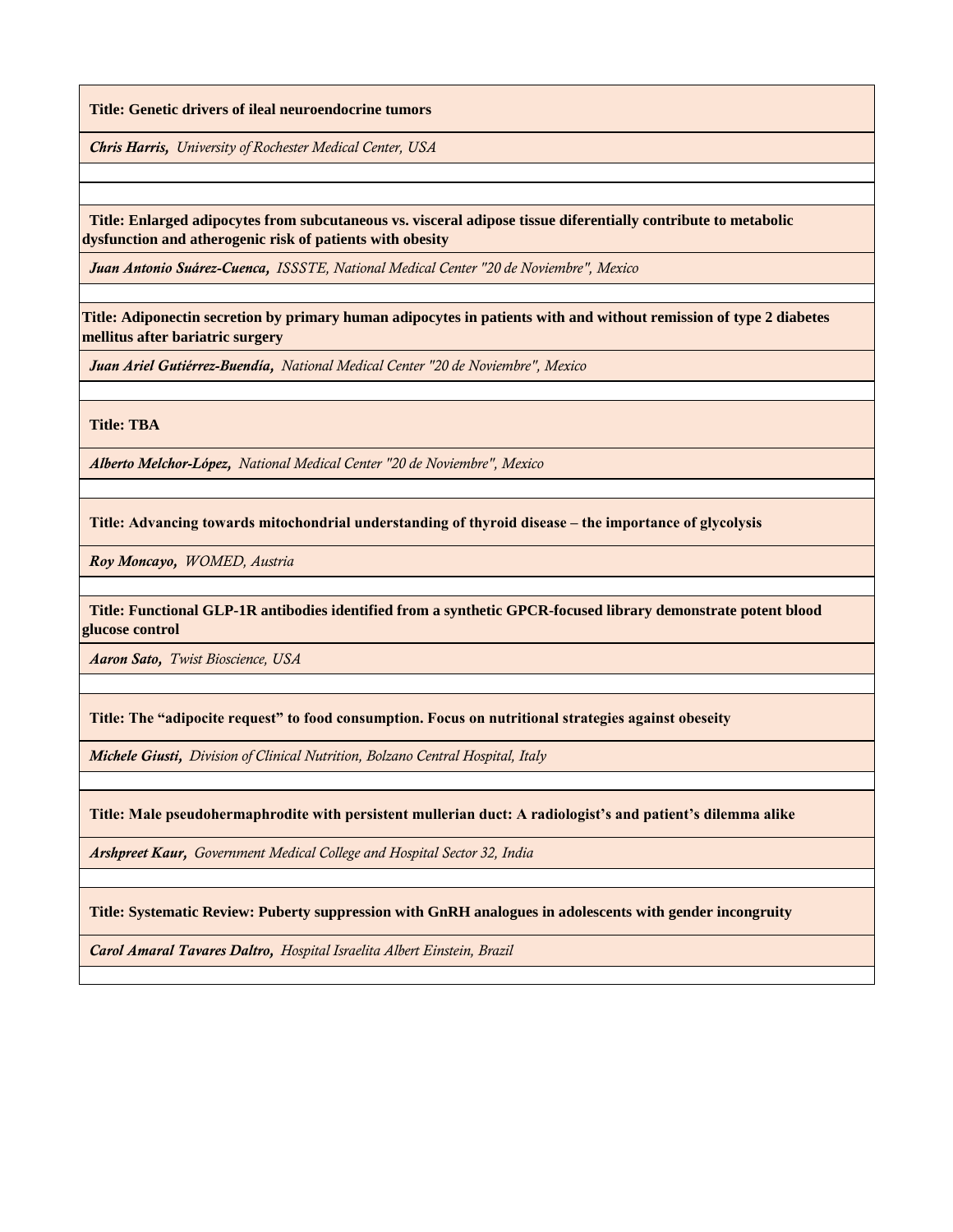**Title: Effectiveness of a diabetes educational intervention at primary school**

 *DENISE MACHADO MOURÃO, Federal University of Southern Bahia, Brazil*

 **Title: Comparison of the development and prognosis in patients of hypertriglyceridemic pancreatitis with and without diabetes**

 *Xiaobing Liu , Huidong People's Hospital , China*

 **Title: A Non-invasive determination of the basis for ketosis-induced elimination of chronic daytime somnolence (CDS) in a patient with late-stage dementia (assessed with type 3 diabetes): A potential role of neurogenesis.**

 *Leslie A Lewis, York College of the City University of New York , USA*

 **Title: Self-management behavior and fasting plasma glucose control in patients with type 2 diabetes mellitus over 60 years old: multiple effects of social support on quality of life**

 *Xinye Qi , Harbin Medical University , USA*

 **Title: Novel insight into understanding diabetic myopathy; calcium dysregulation**

 *Hiroaki Eshima , Nagsaki International University, Japan*

 **Title: HbA1c variability, in addition to mean HbA1c, predicts incident hip fractures in Chinese people with type 2 diabetes**

 *David Lui , The University of Hong Kong, Hong Kong*

 **Title: Molar Pregnancy Complicated by Impending Thyroid Storm**

 *Sapna Sharma , SBH Health System, India*

 **Title: TBA**

 *Amita Dave, Memorial Sloan Kettering Cancer Center, USA*

 **Title: What is the Optimal HbA1c in Type 2 Diabetes?**

 *Stephen Fava , University of Malta, Malta*

 **Title: Nutraceuticals in the prevention and treatment of atherosclerosis and cardiovascular disease: Focus on molecular mechanisms**

 *Dipak P. Ramji , Cardiff University, UK*

 **Title: Short-term fructose feeding affects insulin signaling and lipid metabolism by modulating miRNAs expression differently in young and adult rats**

 *Rosalba Senese, University of Campania "L. Vanvitelli", Italy*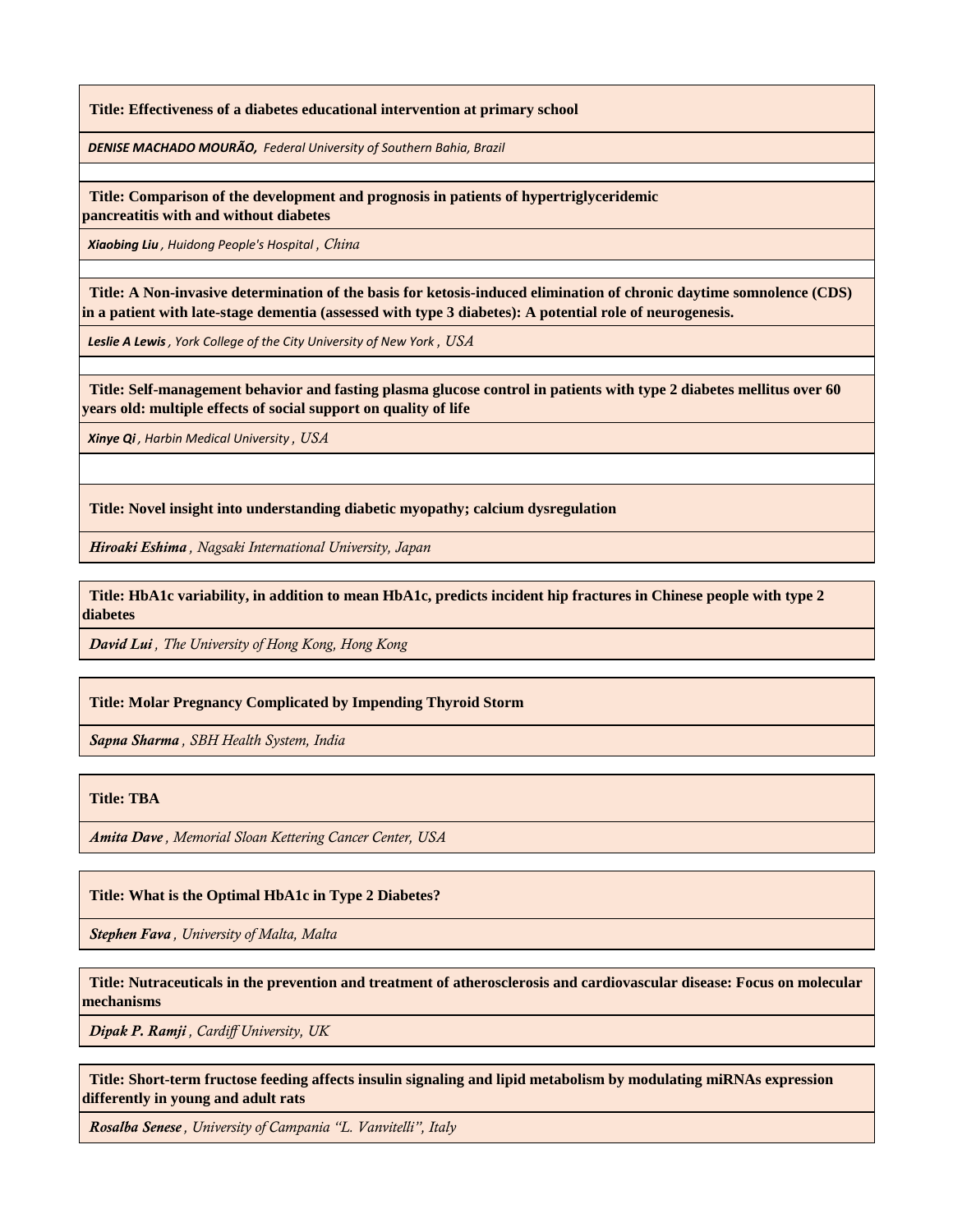**Title: Role of D-Aspartic acid in steroidogenesis and spermatogenesis: from preclinical observations to clinical applications**

 *Alessandra Santillo , University of Campania "L. Vanvitelli", Italy*

## **Title: DIGITIAL COMMUNICATION – THE FUTURE OF CHRONIC DISEASE MANAGEMENT IS HEALTHCARE APPS**

 *Kirstin Griffin , NHS Scotland, UK*

## **Titile: UCP1 Dependent and Independent Thermogenesis in Brown and Beige Adipocytes**

 *Kenji Ikeda , Tokyo Medical and Dental University, Japan*

 **Title: Epigenetic reprogramming for diabetic wound treatment.**

 *Sakawdaurn Yasom , Chulalongkorn University, Thailand*

 **Title: TBA**

 *Wilunplus Khumsri , Chulalongkorn University, Thailand*

## **Title: Surfactant Deficiency and Respiratory Distress Syndrome in Infant of Diabetic Mothers**

 *Hilal Yildiz Atar , Case Western Reserve University, USA*

**Scientific Program Date: Oct 05, 2022**

**London, UK**

**Title: Serum Uric Acid concentration is associated with insulin resistance and impaired insulin secretion in adults at risk** 

**for Type 2 Diabetes** *Anna Paula Guerrero-Castillo, National Institute of Medical Sciences and Nutrition Salvador Zubiran, Mexico*

**Title: Effect of group patient education on glycemic control among people living with type 2 diabetes in vietnam: A Ho Thi Kim Thanh,** Hanoi Medical University, Vietnam

**Title: The diverse functions of IMP2/IGF2BP2 in metabolism** *Ning Dai, Massachusetts General Hospital, Boston, USA*

**Title: Nutritional energy intake and neurodevelopment in children born preterm** *Gianluca Terrin,* University La Sapienza, Italy

**Title: Comprehensive analysis of tissue proteomics in patients with papillary thyroid microcarcinoma decipher the underlying mechanism of lymph node metastasis and its significant gender disparities** *Zhen Cao, Chinese Academy of Medical Sciences and Peking Union Medical College, China*

**Speaker Slot Available**